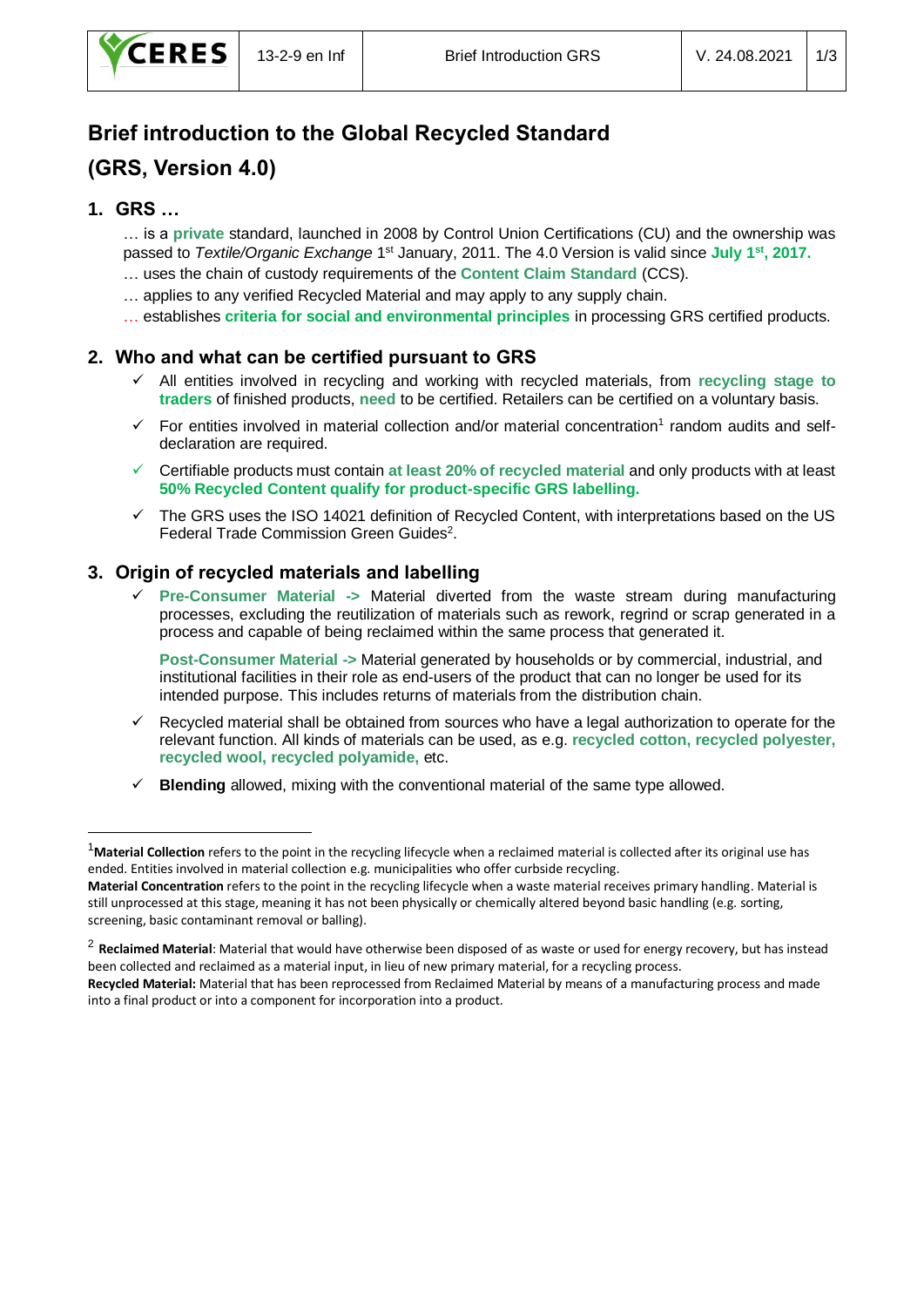$\checkmark$  Labelling options according to fibres used:

| <b>GRS</b>        | <b>Minimum</b><br><b>20% Recycled Material</b> | At least 50% Recycled<br><b>Material</b>            |
|-------------------|------------------------------------------------|-----------------------------------------------------|
| Recycled Material |                                                |                                                     |
| Percentage        | Min. 20%                                       | 50-100%                                             |
| Label Grade       | n/a                                            | <b>GRS</b>                                          |
| Logo to be used   | n/a                                            | Global Recycled                                     |
|                   |                                                | Made with X% Recycled Material<br><b>CERES-1245</b> |

- ✓ When the GRS logo is used, a **reference to the certification body** that has certified the goods (e.g. certification body's name and/or logo) and a reference to the **certified company** (e.g. company's name and/or certification number) must be used.
- ✓ **Brands and retailers** may only have logos applied to goods that have been certified to the end of the supply chain (incl. last step of ownership).
- ✓ **Individual components of a product** may be identified as certified to the GRS only in a manner that makes it completely clear that it is only the identified component that contains recycled material, and not the whole product. For example, only the upper of a shoe is made with 100% recycled material.

**Please consider the regulations formulated by the standard regarding the usage of the logo (see [http://textileexchange.org/integrity/\)](http://textileexchange.org/integrity/)!**

## **4. Separation in case of companies which produce both recycled and virgin material**

- ✓ The operator applying for GRS certification must set up a **good system for separating recycled products from virgin ones**. This applies to the reception of the recycling material, as well as all steps of processing, storage rooms, etc., up to sale.
- ✓ The best separation, of course, is **in space**: separate warehouses and production lines for recycled materials.
- ✓ However, this may often not be possible; in this case, separation in **time** is allowed: GRS goods will be processed at the same machines as virgin once, but at different times. It then must be assured that relevant equipment is cleaned systematically before processing GRS goods. The company additionally must take adequate measures to **prevent contamination** during transport, storage and production.

## **5. Identification**

- ✓ GRS products must be **clearly identified** and **tracked** as they move through production.
- ✓ Labels and signs must be **visible** and **understandable** by all workers operating in the area.

## **6. Traceability**

✓ As a minimum, **traceability** must be assured one step back and one step fourth at each stage of the supply chain.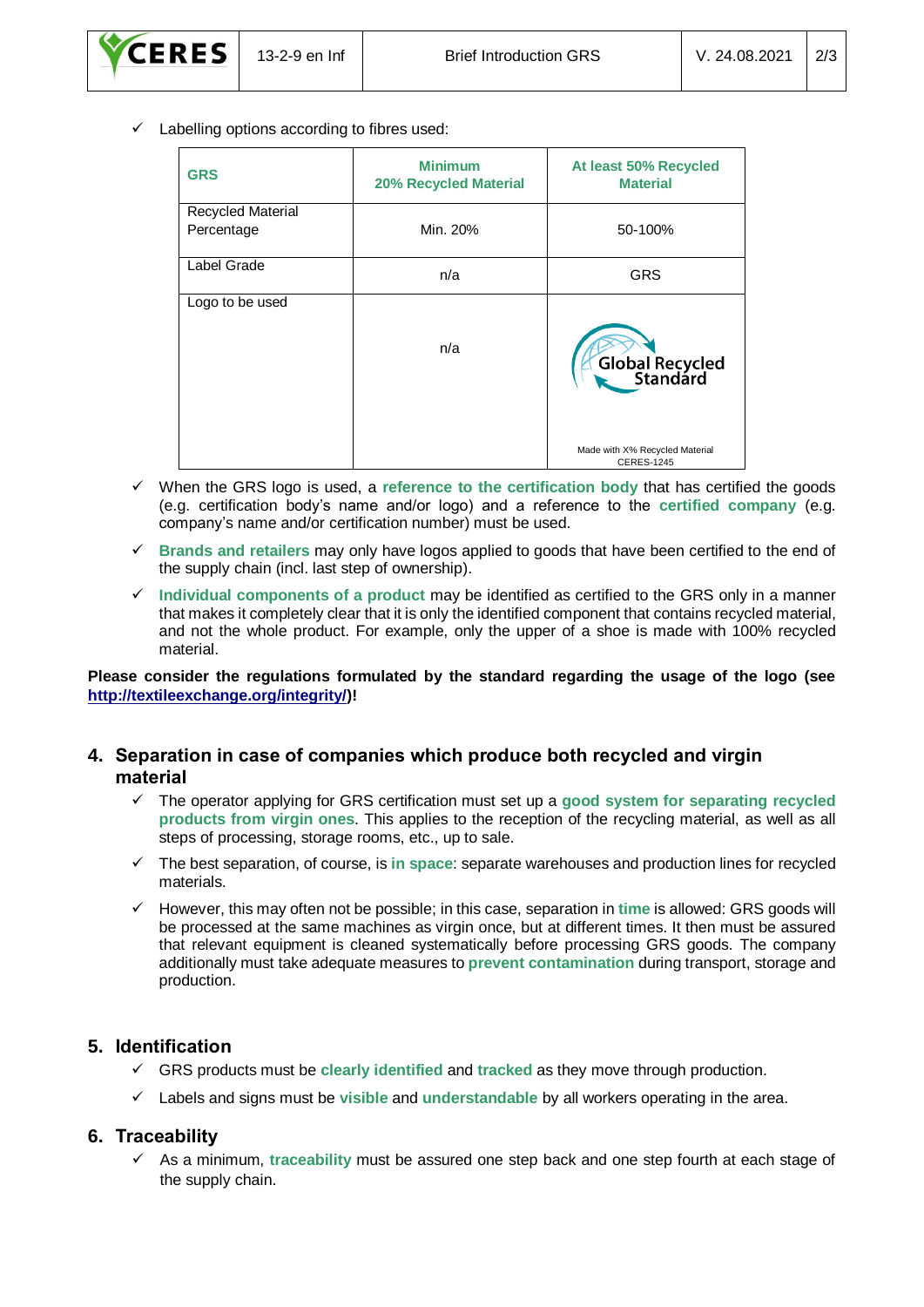

## **7. Training of Staff**

- Workers need to be trained regarding the requirements of the standard (incl. documentation of the training).
- ✓ The operator shall appoint a **responsible person** for the certification.

#### **8. Documentation**

- GRS units need a functioning and comprehensible system for documenting and identifying GRS goods.
- ✓ **Written procedures and working instructions** must be in place to ensure integrity and identity of GRS products. Wherever parallel production of recycled and virgin products takes place, bags, containers, boxes with recycled products must be **labelled** at all steps through the facility. This includes the full production at each step.
- The operator must keep full documentation of quantity, origin and flow of goods. For example: **Reclaimed Material Declaration Form** from entities involved in Material Collection and Material Concentration, **Legal Authorization to operate** (->for all sources of reclaimed material), **supplier certificates, way bills, reception notes, processing records, storage books, and invoices** must be kept. All these records must refer to the GRS condition of the product. All records need to be retained for a minimum of 5 years.
- ✓ GRS units need a good **bookkeeping** system, allowing for evaluation of quantities of purchased reclaimed material vs. quantities of finished product sold to conduct **mass balance calculations**. All calculations are done based on the **weight of the materials** and must also consider stock levels and rejected goods. GRS units need to **provide the formula for quantity balance calculations** for each product. **\***
- ✓ Amounts of **pre-consumer** and **post-consumer waste** must be **recorded separately** at all steps of production.
- ✓ Transport routes and transport means must be **documented**.

#### **Please hand in examples for quantity balance calculation (for three products) including the formula already before the inspection!**

#### **9. Procedure**

Please note the respective document "Certification Process" on our website.

#### **10.Transaction certificates (= TC)**

- **Definition:** A Transaction Certificate confirms conformity goods with a given standard, when they are sold from entity to another.
- ✓ Certified Entities purchasing **recycled material**, as well as such which purchase **GRS goods** must receive and maintain **transaction certificates** for the whole **quantity purchased** (in accordance with GRS criteria). This also applies to wholesalers (excluded are retailers).
- $\checkmark$  TCs are issued by the certification body, which is in charge of the supplier's product, based on copies of invoices, packing lists and shipping documents, as well as TCs from previous suppliers. In special cases, TCs can cover several deliveries. The maximum amount of time a single TC may cover is 3 months.

## **11.Social criteria**

Employers must comply with International Labour Organisation (ILO) conventions and national laws on **forced, bonded, indentured and prison labour, child labour, freedom of association and effective recognition of the right to collective bargaining, discrimination, harassment and abuse, health and safety, wages, benefits and terms of employment, working hours** (see section B3 in the Global Recycled Standard)